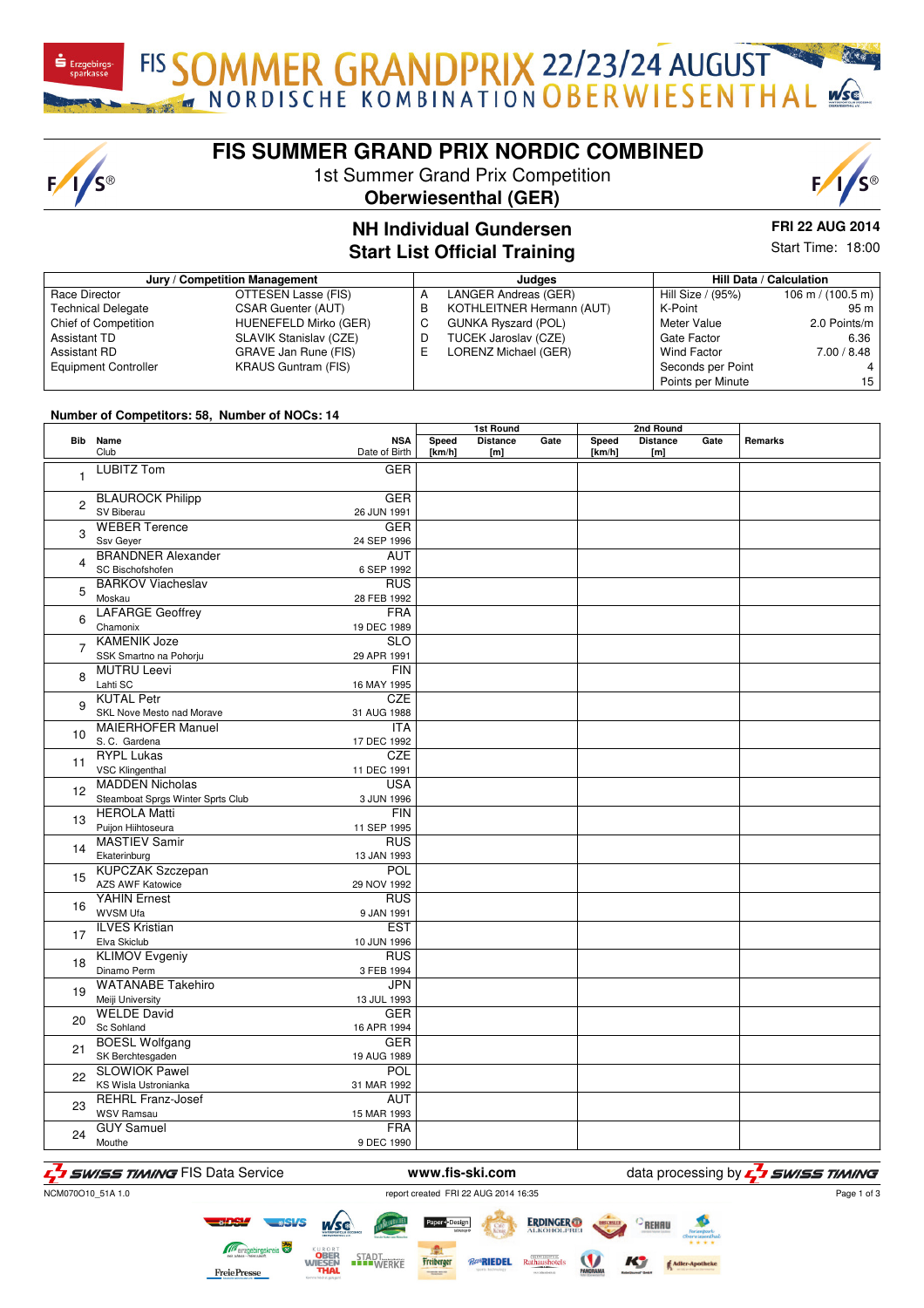FIS SOMMER GRANDPRIX 22/23/24 AUGUST

# **FIS SUMMER GRAND PRIX NORDIC COMBINED**

1st Summer Grand Prix Competition

#### **Oberwiesenthal (GER)**

#### **NH Individual Gundersen Start List Official Training**

**FRI 22 AUG 2014** Start Time: 18:00

|    |                            |                         | 1st Round |                 |      | 2nd Round |                 |      |         |
|----|----------------------------|-------------------------|-----------|-----------------|------|-----------|-----------------|------|---------|
|    | Bib Name                   | <b>NSA</b>              | Speed     | <b>Distance</b> | Gate | Speed     | <b>Distance</b> | Gate | Remarks |
|    | Club                       | Date of Birth           | [km/h]    | [m]             |      | [km/h]    | [m]             |      |         |
|    | <b>RYYNAENEN Janne</b>     | <b>FIN</b>              |           |                 |      |           |                 |      |         |
| 25 | Ounasvaaran Hiihtoseura    | 1 JAN 1988              |           |                 |      |           |                 |      |         |
|    | <b>TIIRMAA Karl-August</b> | <b>EST</b>              |           |                 |      |           |                 |      |         |
| 26 | Sportclub Otepää           | 7 JUL 1989              |           |                 |      |           |                 |      |         |
|    | <b>MARTIN Nicolas</b>      | <b>FRA</b>              |           |                 |      |           |                 |      |         |
| 27 | Les Contamines Montjoie    | 19 APR 1989             |           |                 |      |           |                 |      |         |
|    | <b>BERLOT Gasper</b>       | <b>SLO</b>              |           |                 |      |           |                 |      |         |
| 28 | SSK Velenje                | 6 AUG 1990              |           |                 |      |           |                 |      |         |
|    | <b>PICHLMAYER Marco</b>    | <b>AUT</b>              |           |                 |      |           |                 |      |         |
| 29 | <b>WSC Bad Mitterndorf</b> | 27 JUL 1987             |           |                 |      |           |                 |      |         |
|    | <b>GREIDERER Lukas</b>     | <b>AUT</b>              |           |                 |      |           |                 |      |         |
| 30 | HSV Absam- Bergisel        | 8 JUL 1993              |           |                 |      |           |                 |      |         |
|    | <b>LEMMERER Harald</b>     | AUT                     |           |                 |      |           |                 |      |         |
| 31 | <b>WSV Bad Mitterndorf</b> | 30 DEC 1991             |           |                 |      |           |                 |      |         |
|    | <b>PORTYK Tomas</b>        | <b>CZE</b>              |           |                 |      |           |                 |      |         |
| 32 | LSK Lomnice nad Popelkou   | 6 APR 1996              |           |                 |      |           |                 |      |         |
|    | <b>HAUG Tobias</b>         | <b>GER</b>              |           |                 |      |           |                 |      |         |
| 33 | SV Baiersbronn             | 25 JUN 1993             |           |                 |      |           |                 |      |         |
|    | <b>LANGE Jakob</b>         | <b>GER</b>              |           |                 |      |           |                 |      |         |
| 34 | Wsv Kiefersfelden          | 5 AUG 1995              |           |                 |      |           |                 |      |         |
|    | <b>LAHEURTE Maxime</b>     | <b>FRA</b>              |           |                 |      |           |                 |      |         |
| 35 | Douanes Geradmer           | 20 MAY 1985             |           |                 |      |           |                 |      |         |
|    | <b>COSTA Samuel</b>        | <b>ITA</b>              |           |                 |      |           |                 |      |         |
| 36 | G.S. Fiamme Oro            | 30 NOV 1992             |           |                 |      |           |                 |      |         |
|    | <b>WATABE Yoshito</b>      | <b>JPN</b>              |           |                 |      |           |                 |      |         |
| 37 | Waseda University          | 4 OCT 1991              |           |                 |      |           |                 |      |         |
|    | <b>BAUER Armin</b>         | <b>ITA</b>              |           |                 |      |           |                 |      |         |
| 38 | G.S. Fiamme Gialle         | 15 JUL 1990             |           |                 |      |           |                 |      |         |
|    | <b>SEIDL Mario</b>         | <b>AUT</b>              |           |                 |      |           |                 |      |         |
| 39 | TSU St. Veit               | 8 DEC 1992              |           |                 |      |           |                 |      |         |
| 40 | <b>KJELBOTN Thomas</b>     | <b>NOR</b>              |           |                 |      |           |                 |      |         |
|    | Bardu IL                   | 26 JUN 1986             |           |                 |      |           |                 |      |         |
| 41 | JELENKO Marjan             | <b>SLO</b>              |           |                 |      |           |                 |      |         |
|    | <b>SSK Velenje</b>         | 22 JUL 1991             |           |                 |      |           |                 |      |         |
| 42 | <b>FAISST Manuel</b>       | <b>GER</b>              |           |                 |      |           |                 |      |         |
|    | SV Baiersbronn             | 11 JAN 1993             |           |                 |      |           |                 |      |         |
| 43 | <b>DVORAK Miroslav</b>     | <b>CZE</b>              |           |                 |      |           |                 |      |         |
|    | ASS Dukla Liberec          | 3 MAR 1987              |           |                 |      |           |                 |      |         |
| 44 | <b>HEROLA Ilkka</b>        | <b>FIN</b>              |           |                 |      |           |                 |      |         |
|    | Puijon Hiihtoseura         | 22 JUN 1995             |           |                 |      |           |                 |      |         |
| 45 | <b>HUG Tim</b>             | $\overline{\text{SUI}}$ |           |                 |      |           |                 |      |         |
|    | SC Gerlafingen             | 11 AUG 1987             |           |                 |      |           |                 |      |         |
| 46 | <b>BRAUD Francois</b>      | <b>FRA</b>              |           |                 |      |           |                 |      |         |
|    | <b>SC Chamonix</b>         | 27 JUL 1986             |           |                 |      |           |                 |      |         |
| 47 | <b>PITTIN Alessandro</b>   | <b>ITA</b>              |           |                 |      |           |                 |      |         |
|    | G.S. Fiamme Gialle         | 11 FEB 1990             |           |                 |      |           |                 |      |         |
| 48 | <b>GRUBER Bernhard</b>     | AUT                     |           |                 |      |           |                 |      |         |
|    | SC Bischofshofen           | 12 AUG 1982             |           |                 |      |           |                 |      |         |
| 49 | <b>EDELMANN Tino</b>       | <b>GER</b>              |           |                 |      |           |                 |      |         |
|    | SC Motor Zella-Mehlis      | 13 APR 1985             |           |                 |      |           |                 |      |         |
| 50 | <b>SCHMID Jan</b>          | <b>NOR</b>              |           |                 |      |           |                 |      |         |
|    | Sjetne IL                  | 24 NOV 1983             |           |                 |      |           |                 |      |         |
| 51 | <b>KIRCHEISEN Bjoern</b>   | <b>GER</b>              |           |                 |      |           |                 |      |         |
|    | WSV 08 Johanngeorgenstadt  | 6 AUG 1983              |           |                 |      |           |                 |      |         |
| 52 | <b>BIELER Christoph</b>    | <b>AUT</b>              |           |                 |      |           |                 |      |         |
|    | HSV Absam - Bergisel       | 28 OCT 1977             |           |                 |      |           |                 |      |         |
| 53 | <b>KROG Magnus</b>         | <b>NOR</b>              |           |                 |      |           |                 |      |         |
|    | Hoeydalsmo                 | 19 MAR 1987             |           |                 |      |           |                 |      |         |





 $F/I/S^{\circledcirc}$